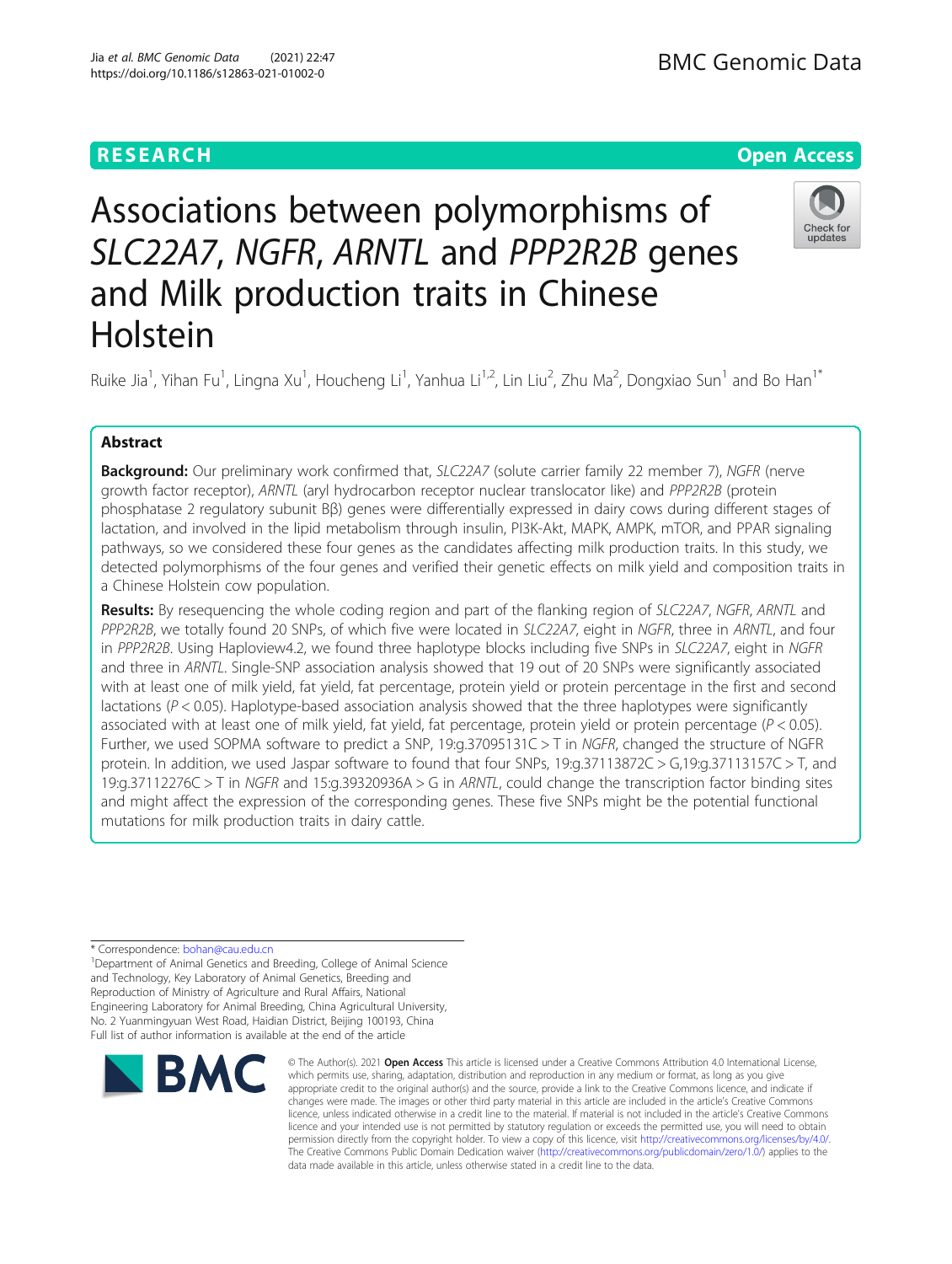Conclusions: In summary, we proved that SLC22A7, NGFR, ARNTL and PPP2R2B have significant genetic effects on milk production traits. The valuable SNPs can be used as candidate genetic markers for genomic selection of dairy cattle, and the effects of these SNPs on other traits need to be further verified.

Keywords: Genetic effect, SNP, Milk yield and composition, Dairy cattle

#### Background

Milk and dairy products have long been regarded as good sources of nutrition, providing proteins, fatty acids, minerals and vitamins. Studies have shown that eating dairy products seems to be good for lowering blood pressure and low density lipoprotein, muscle exercise and preventing tooth decay, diabetes, cancer and obesity [[1\]](#page-8-0). Milk production traits are the most important economic traits for dairy cattle breeding, including 305-day milk yield, fat yield, protein yield, fat percentage and protein percentage [\[2](#page-8-0)]. These traits are quantitative traits, controlled by minor polygenes and greatly affected by the environment, so the breeding work is more difficult.

Since the genomic selection (GS) was comprehensively applied in dairy cow breeding in developed countries in 2009, the early and accurate selection of young bulls has been realized, the generation interval has been greatly shortened, and the genetic progress of the population has been accelerated, thus the breeding cost has been significantly reduced. GS uses SNP markers to select target traits. Studies have shown that adding functional gene information with greater genetic effects of target traits to SNP marker data can improve the accuracy of genome breeding value prediction [\[3](#page-8-0)–[5\]](#page-8-0).

Therefore, in recent decades, quantitative trait locus (QTL) mapping, candidate gene analysis, genome-wide association analysis and high-throughput sequencing techniques have been widely used in dairy cow breeding to identify the functional elements [[6](#page-8-0)–[10\]](#page-8-0). Moreover, studies have shown that SNPs (single nucleotide polymorphisms) in the gene can significantly affect the milk production traits of dairy cows [[11](#page-8-0)–[15](#page-9-0)].

Previously, we identified a number of genes, miRNAs and lncRNAs that showed differentially expressed patterns in different lactation periods of Holstein, and found 12 genes, including SLC22A7, NGFR, ARNTL, and PPP2R2B, participating in the lipid metabolism through insulin, PI3K-Akt, MAPK, AMPK, mTOR, and PPAR signaling pathways, which were considered to be the promising candidates for milk production traits in dairy cattle; additionally, the four genes, were regulated by the same lncRNA that is worthy of further verification [[16\]](#page-9-0).

SLC22A7 (solute carrier family 22 member 7) is an organic anion transporter, which is involved in the transport of cGMP, niacin and propionic acid [[17](#page-9-0)–[20](#page-9-0)]. Propionic acid can be effectively converted into glucose, and the gene may regulate cell metabolism through the transport of propionic acid in the kidney and liver, and ultimately affect the milk production traits of dairy cows [[21,](#page-9-0) [22\]](#page-9-0).

It is reported that NGFR (nerve growth factor receptor) is closely associated with fat accumulation and the thickness of subcutaneous fat in pigs  $[23, 24]$  $[23, 24]$  $[23, 24]$  $[23, 24]$  $[23, 24]$ , and another study has shown that the NGFR gene can regulate the directional differentiation of pluripotent stem cells into skeletal muscle progenitor cells [\[25](#page-9-0)].

ARNTL (aryl hydrocarbon receptor nuclear translocator like, also known as BMAL1) gene, which belongs to the family of transcriptional regulatory factors, is the main transcriptional activator in mammals and plays an important role in regulating circadian rhythm [[26](#page-9-0), [27](#page-9-0)]. A study shows that the deletion of ARNTL in the adipocytes can disrupt the energy balance of mice and eventually lead to obesity [[28\]](#page-9-0).

The expression product of PPP2R2B (protein phosphatase 2 regulatory subunit Bβ) gene is a regulatory subunit of protein phosphatase 2A, which is widely found in neurons throughout the brain [\[29\]](#page-9-0). Studies have shown that PPP2R2B is associated with some human diseases, such as spinocerebellar ataxia, breast cancer and autoimmune diseases [[30](#page-9-0)–[32](#page-9-0)].

Based on the four candidate genes for milk production traits in dairy cows, the main goal of this study was to identify the SNPs of these four genes, analyze their genetic association with milk yield, fat yield, fat percentage, protein yield, and protein percentage, and evaluate whether they can be used for the genomic selection chip development. In addition, we will predict the potential biological structure and function of the identified SNPs, such as transcription factor binding site (TFBS) and secondary protein structure, and speculate the causal mutation for milk traits in dairy cattle.

#### Result

#### SNPs identification

In this study, we found five, eight, three and four SNPs in SLC22A7, NGFR, ARNTL and PPP2R2B genes, respectively. In SLC22A7, one SNP was located in intron, one in 3′ untranslated region (UTR) and three in 3 'flanking region. In NGFR, there were three SNPs located in 5 'flanking region, one in intron, one in exon 6, two in 3′ untranslated region and one in 3 'flanking region. In ARNTL, one SNP was located in 5 'flanking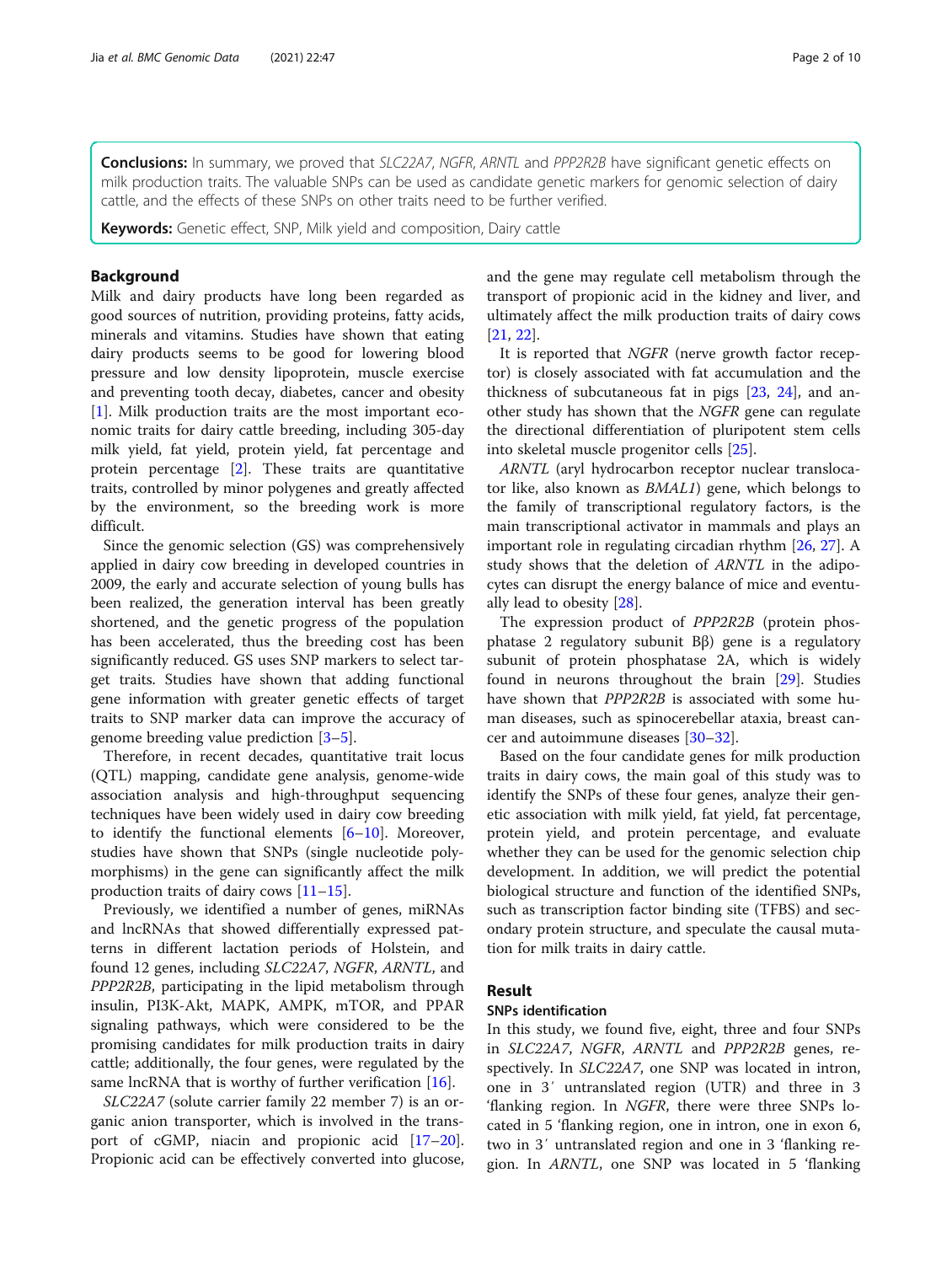region, and two in intron. In PPP2R2B, two SNPs were located in intron region, one in exon 6, and one in the 3 'flanking region (Table [1](#page-3-0); Fig. [1\)](#page-4-0).

The SNP of *NGFR*,  $19:g.37095131C > T$ , was a missense mutation, and when the allele was mutated from C to T, the amino acid changed from cysteine to tyrosine. Additionally, the genotypic and allelic frequencies of all the identified SNPs were summarized in Table [1.](#page-3-0)

#### Association analyses between SNPs and the five Milk production traits

We analyzed the association between the 20 SNPs and five milk traits in dairy cows, including milk yield, fat yield, protein yield, fat percentage and protein percentage (Additional file [1](#page-8-0); Fig. [1](#page-4-0)).

In SLC22A7, 23:g.16896145A > G was significantly associated with milk yield, protein yield and protein percentage in the first lactation, and milk yield, fat yield and protein yield in the second lactation. Two SNPs, 23: g.16899640A > G and 23:g.16900723A > T, were significantly associated with milk yield, fat yield and protein yield in the first lactation. The SNP 23:g.16900870G > T had significant associations on milk yield, protein yield in the first lactation, and milk yield, fat yield, protein yield and protein percentage in the second lactation. The  $23:g.16901383G > C$  was significantly associated with milk yield, protein yield in the first lactation, and milk yield, fat yield and protein yield in the second lactation ( $P < 0.05$ ).

In  $NGFR$ ,  $19:g.37113872C > G$ ,  $19:g.37096050G > A$ , 19:g.37095131C > T and 19:g.37091691C > A had significant associations with fat yield and fat percentage in the second lactation;  $19:g.37113157C > T$  was significantly associated with milk yield, fat yield and fat percentage in the second lactation; and  $19:g.37112276C > T$  had significant genetic effects on fat yield, fat percentage and protein yield in the second lactation  $(P < 0.05)$ .

In  $ARNTL$ , 15:g.39320936A > G was significantly associated with milk yield, protein yield and protein percentage in the first lactation, and milk yield, fat yield and protein percentage in the second lactation; 15: g.39301344  $T > C$  had significant effects on milk yield, fat yield, protein yield in the first and second lactations; and 15:g.39312186  $T > C$  was significantly associated with milk yield, protein percentage in the first lactation, and milk yield, fat yield and protein yield in the second lactation  $(P < 0.05)$ .

In PPP2R2B, 7:g.58088217C > T was significantly associated with fat yield and protein yield in the first lactation; 7:g.57855248C > T was significantly associated with milk yield, fat yield, protein yield in the first lactation and fat percentage in the second lactation; 7:g.57855119  $T > C$  had significant effects on fat yield, protein yield, protein percentage in the first lactation and fat yield in

the second lactation; 7:g.57794491 $G > T$  was significantly associated with fat yield in the first lactation, and milk yield and fat yield in the second lactation  $(P < 0.05)$ .

In addition, the results of additive, dominant and substitution effects were shown in Additional file [2.](#page-8-0)

#### Associations between haplotype blocks and the five Milk traits

We estimated the degree of linkage disequilibrium (LD) among the 20 identified SNPs in this study using Haploview4.2, and inferred three haplotype blocks, including five, seven and three SNPs of SLC22A7, NGFR, and ARNTL genes, respectively (Fig. [2;](#page-5-0) Block 1 (SLC22A7): D  $' = 0.99 - 1.00$ ; Block 2 (NGFR): D' = 0.98-1.00; and Block 3  $(ARNTL)$ : D' = 1).

In Block 1, the frequencies of four haplotypes, H1 (GAATC), H2 (GGTGG), H3 (AAAGG) and H4 (GAAG C), were 45.9, 27.2, 16.3 and 8.9%, respectively. In Block 2, four haplotypes were found, and the frequencies of H1 (CTCGCTC), H2 (ACTACCC), H3 (ACTATCG) and H4 (CTCGCCC), were 47.9, 21.3, 18.8, and 10%, respectively. In Block 3, the frequencies of H1 (TTA), H2 (CCA) and H3 (CTG) haplotypes were 63.5, 21.9 and 14.7%, respectively.

Moreover, we found that the haplotype combinations showed significant associations with 305-day milk yield, fat yield, fat percentage, protein yield, or protein percentage in the two lactations ( $P < 0.05$ ; Additional file [3](#page-8-0)). Block 1 of SLC22A7 was strongly associated with milk yield, fat yield, and protein yield in the first lactation, and milk yield and fat yield in the second lactation. Block 2 of NGFR had significant associations with milk yield, fat yield, and protein yield in the first lactation, and fat yield, fat percentage and protein yield in the second lactation. The Block 3 of ARNTL was significantly associated with milk yield, fat yield, protein yield and protein percentage in the first and second lactations.

#### Functional variation prediction caused by SNPs

We predicted the TFBS changes of the four SNPs (19: g.37113872C > G, 19:g.37113157C > T, 19:g.37112276C > T and  $15:g.39320936A > G$  in the 5' promoter region of NGFR and ARNTL genes by Jaspar software (Table [2](#page-5-0)), and found that all the four SNPs could change TFBSs.

The allele C of  $19:g.37113872C > G$  in NGFR created binding site (BS) for transcription factor SNAI2, and allele G created BS for SPI1 and OSR2. For 19: g.37113157 $C > T$  in *NGFR*, allele T invented BS for STAT3, FEV and ETV6, and allele C invented BS for GATA2 and GATA1. Allele T of 19:g.37112276C > T in NGFR created BS for MXI1, and allele C created BS for NRF1 and SOHLH2.

As for 15:g.39320936A > G in  $ARNTL$ , allele G created BS for transcription factors DMRTA2, OSR1, PAX5 and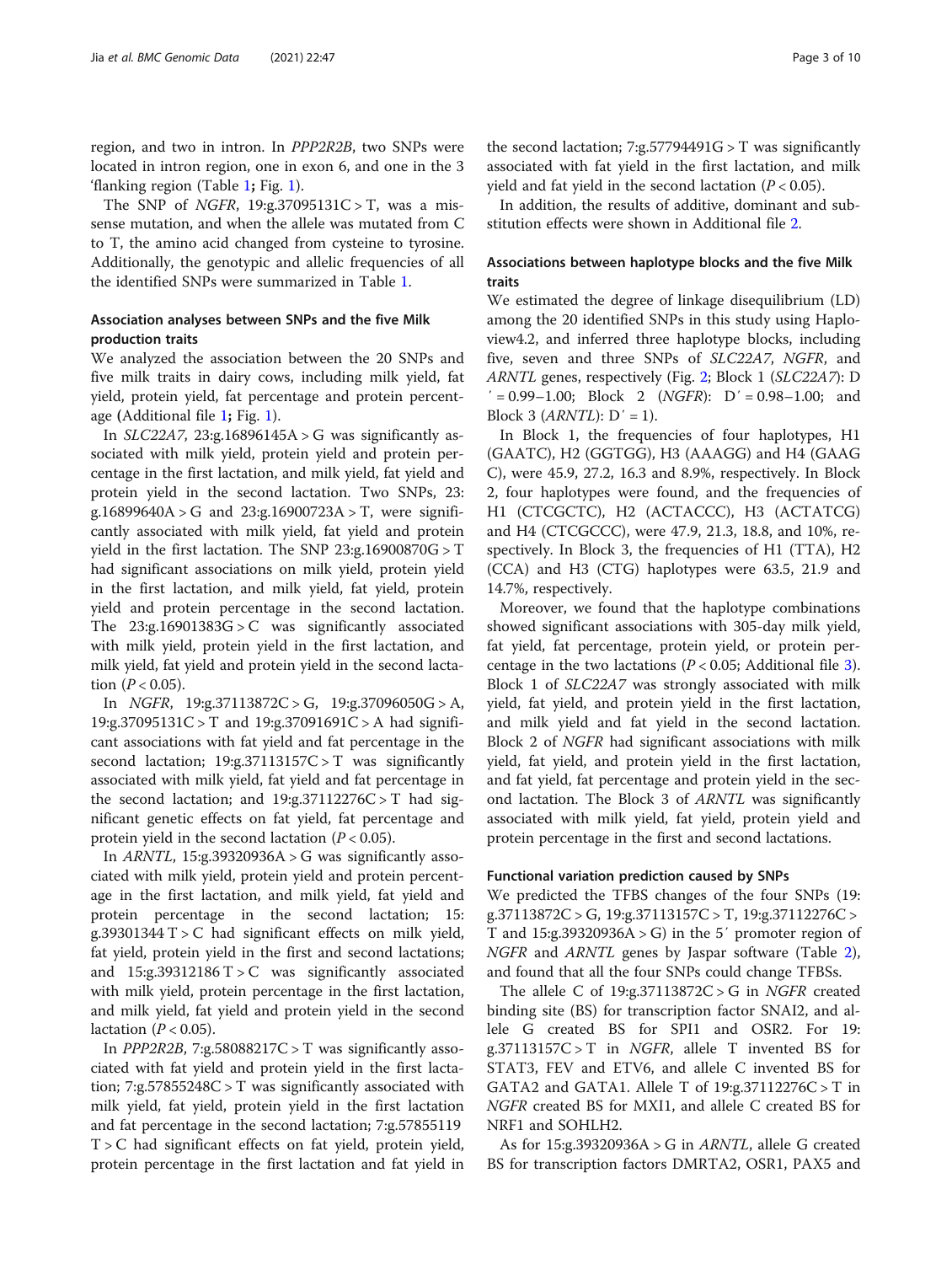<span id="page-3-0"></span>Table 1 Detailed information about SNPs identified and their genotypic and allelic frequencies

| Gene        | <b>SNP</b>         | RS ID       | Gene region       | Genotype                  | Genotypic frequency | Allele                                                                                                 | Allelic frequency |
|-------------|--------------------|-------------|-------------------|---------------------------|---------------------|--------------------------------------------------------------------------------------------------------|-------------------|
| SLC22A7     | 23:g.16896145A > G | rs135904081 | intron            | AA                        | 0.0275              | $\mathsf{A}% _{\mathsf{A}}^{\prime}=\mathsf{A}_{\mathsf{A}}^{\prime}=\mathsf{A}_{\mathsf{A}}^{\prime}$ | 0.1642            |
|             |                    |             |                   | AG                        | 0.2735              | $\mathsf G$                                                                                            | 0.8358            |
|             |                    |             |                   | GG                        | 0.6990              |                                                                                                        |                   |
|             | 23:g.16899640A > G | rs133901529 | 3'UTR             | AA                        | 0.5238              | Α                                                                                                      | 0.7276            |
|             |                    |             |                   | AG                        | 0.4076              | G                                                                                                      | 0.2724            |
|             |                    |             |                   | GG                        | 0.0686              |                                                                                                        |                   |
|             | 23:g.16900723A > T | rs137472561 | 3'flanking region | AA                        | 0.5238              | А                                                                                                      | 0.7276            |
|             |                    |             |                   | $\mathsf{AT}$             | 0.4076              | Τ                                                                                                      | 0.2724            |
|             |                    |             |                   | TT                        | 0.0686              |                                                                                                        |                   |
|             | 23:g.16900870G > T | rs110672247 | 3'flanking region | GG                        | 0.2967              | G                                                                                                      | 0.5417            |
|             |                    |             |                   | GT                        | 0.4900              | Τ                                                                                                      | 0.4583            |
|             |                    |             |                   | TT                        | 0.2133              |                                                                                                        |                   |
|             | 23:g.16901383G > C | rs108993506 | 3'flanking region | $\sf CC$                  | 0.2957              | C                                                                                                      | 0.5475            |
|             |                    |             |                   | CG                        | 0.5037              | G                                                                                                      | 0.4525            |
|             |                    |             |                   | GG                        | 0.2006              |                                                                                                        |                   |
| <b>NGFR</b> | 19:g.37113872C > G | rs209326778 | 5'promoter region | $\mathsf{CC}$             | 0.6484              | $\subset$                                                                                              | 0.8115            |
|             |                    |             |                   | $\mathsf{CG}\xspace$      | 0.3263              | G                                                                                                      | 0.1885            |
|             |                    |             |                   | GG                        | 0.0253              |                                                                                                        |                   |
|             | 19:g.37113157C > T | rs42707581  | 5'promoter region | $\mathsf{CC}$             | 0.2587              | $\subset$                                                                                              | 0.5206            |
|             |                    |             |                   | CT                        | 0.5238              | Τ                                                                                                      | 0.4794            |
|             |                    |             |                   | TT                        | 0.2175              |                                                                                                        |                   |
|             | 19:g.37112276C > T | rs470795681 | 5'promoter region | CC                        | 0.6473              | $\subset$                                                                                              | 0.8094            |
|             |                    |             |                   | ${\sf CT}$                | 0.3242              | Τ                                                                                                      | 0.1906            |
|             |                    |             |                   | TT                        | 0.0285              |                                                                                                        |                   |
|             | 19:g.37096050G > A | rs384321728 | intron            | AA                        | 0.1595              | Α                                                                                                      | 0.4029            |
|             |                    |             |                   | AG                        | 0.4868              | G                                                                                                      | 0.5971            |
|             |                    |             |                   | GG                        | 0.3537              |                                                                                                        |                   |
|             | 19:g.37095131C > T | rs441506595 | exon 6            | CC                        | 0.3516              | $\subset$                                                                                              | 0.5950            |
|             |                    |             |                   | ${\sf CT}$                | 0.4868              | Τ                                                                                                      | 0.4050            |
|             |                    |             |                   | TT                        | 0.1616              |                                                                                                        |                   |
|             | 19:g.37093264T > C | rs43703926  | 3'UTR             | $\subset \subset$         | 0.1700              | C                                                                                                      | 0.4213            |
|             |                    |             |                   | CT                        | 0.5026              | Τ                                                                                                      | 0.5787            |
|             |                    |             |                   | $\top\hspace{-0.1cm}\top$ | 0.3273              |                                                                                                        |                   |
|             | 19:g.37093189A > C | rs439860473 | 3'UTR             | AA                        | 1.0000              | $\mathsf{A}$                                                                                           | 1.0000            |
|             |                    |             |                   |                           | 0.0000              |                                                                                                        |                   |
|             |                    |             |                   |                           | 0.0000              |                                                                                                        |                   |
|             | 19:g.37091691C > A | rs382443341 | 3'flanking region | AA                        | 0.1595              | Α                                                                                                      | 0.4023            |
|             |                    |             |                   | $\mathsf{AC}$             | 0.4857              | $\subset$                                                                                              | 0.5977            |
|             |                    |             |                   | $\subset\subset$          | 0.3548              |                                                                                                        |                   |
| ARNTL       | 15:g.39320936A > G | rs133103558 | 5'promoter region | AA                        | 0.7318              | А                                                                                                      | 0.8532            |
|             |                    |             |                   | $AG$                      | 0.2429              | G                                                                                                      | 0.1468            |
|             |                    |             |                   | GG                        | 0.0253              |                                                                                                        |                   |
|             | 15:g.39312186T>C   | rs137623467 | intron            | $\sf CC$                  | 0.1162              | $\subset$                                                                                              | 0.3654            |
|             |                    |             |                   | ${\sf CT}$                | 0.4984              | Τ                                                                                                      | 0.6346            |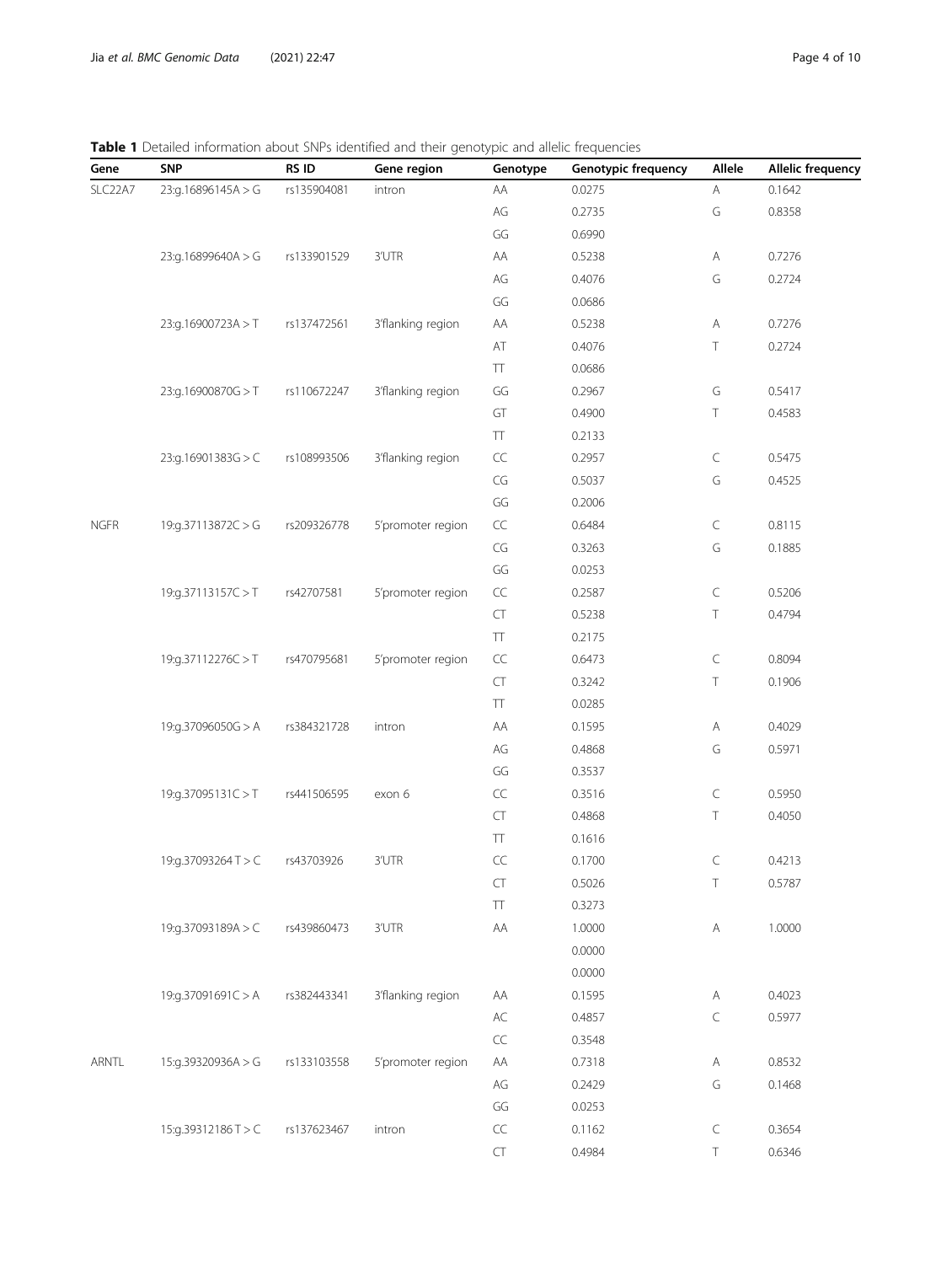<span id="page-4-0"></span>Table 1 Detailed information about SNPs identified and their genotypic and allelic frequencies (Continued)

| Gene    | <b>SNP</b>         | RS ID       | Gene region       | Genotype  | <b>Genotypic frequency</b> | Allele | <b>Allelic frequency</b> |
|---------|--------------------|-------------|-------------------|-----------|----------------------------|--------|--------------------------|
|         |                    |             |                   | TT        | 0.3854                     |        |                          |
|         | 15:g.39301344T > C | rs134613800 | intron            | CC        | 0.0412                     | C      | 0.2186                   |
|         |                    |             |                   | <b>CT</b> | 0.3548                     | Τ      | 0.7814                   |
|         |                    |             |                   | TT        | 0.6040                     |        |                          |
| PPP2R2B | 7:g.58088217C > T  | rs380884981 | intron            | CC        | 0.7793                     | C      | 0.8849                   |
|         |                    |             |                   | <b>CT</b> | 0.2112                     | T      | 0.1151                   |
|         |                    |             |                   | TT        | 0.0095                     |        |                          |
|         | 7:g.57855248C > T  | rs457295594 | exon 6            | CC        | 0.8015                     | C      | 0.8976                   |
|         |                    |             |                   | CT        | 0.1922                     | T      | 0.1024                   |
|         |                    |             |                   | TT        | 0.0063                     |        |                          |
|         | 7:g.57855119T > C  | rs133004496 | intron            | CC        | 0.5924                     | C      | 0.7724                   |
|         |                    |             |                   | <b>CT</b> | 0.3601                     | Τ      | 0.2276                   |
|         |                    |             |                   | TT        | 0.0475                     |        |                          |
|         | 7:g.57794491G > T  | rs208484910 | 3'flanking region | GG        | 0.7012                     | G      | 0.8353                   |
|         |                    |             |                   | GT        | 0.2682                     | T      | 0.1647                   |
|         |                    |             |                   | TT        | 0.0306                     |        |                          |

Note: UTR untranslated region

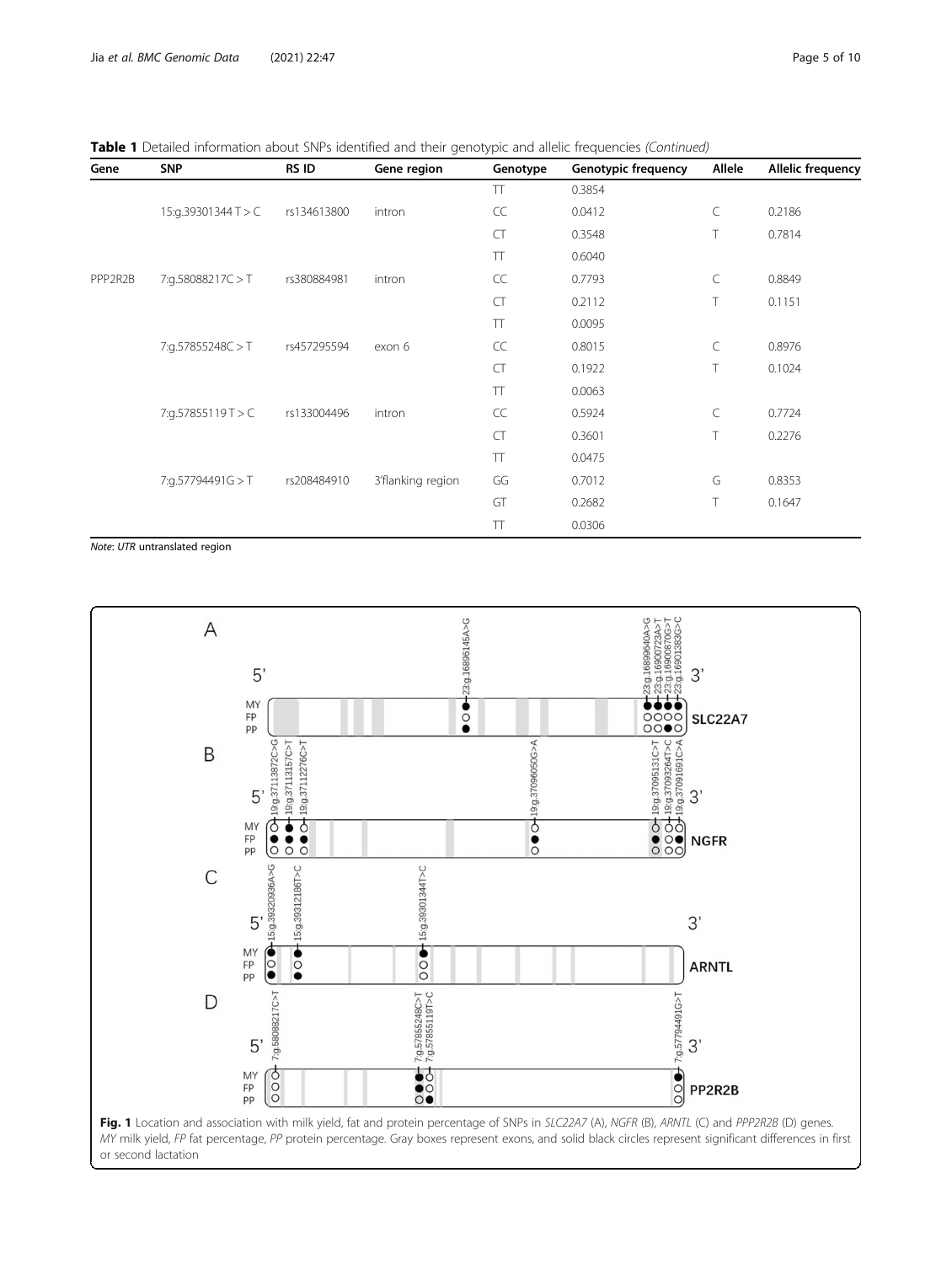<span id="page-5-0"></span>

TFAP2C, and allele A created BS for FOXL1, HOXC8, MZF1 and TBX6.

Furthermore, the protein secondary structure variation of the missense mutation in NGFR,  $19:g.37095131C > T$ , was predicted by SOPMA, and the results showed that α-helix varied from 22.61 to 23.78%, β-turn from 2.56 to 1.86%, and random coil from 65.50 to 65.03% when allele A mutated into G.

#### **Discussion**

Our previous study considered SLC22A7, NGFR, ARNTL and PPP2R2B genes to be candidates to affect milk

Table 2 Transcription factor binding sites (TFBSs) prediction for NGFR and ARNTL genes

| Gene        | <b>SNPs</b>        | Allele         | <b>Transcription factor</b> | Relative score (≥0.80) | Predicted binding site sequence |
|-------------|--------------------|----------------|-----------------------------|------------------------|---------------------------------|
| <b>NGFR</b> | 19:g.37113872C > G | C              | SNAI2                       | 0.86                   | CACAAGTAT                       |
|             |                    | G              | SPI1                        | 0.87                   | CAGAAG                          |
|             |                    |                | OSR <sub>2</sub>            | 0.90                   | TAACAGAAGTAT                    |
|             | 19:g.37113157C > T | Τ              | STAT3                       | 0.86                   | GGTCCTGGAAA                     |
|             |                    |                | FEV                         | 0.88                   | CTGGAAAT                        |
|             |                    |                | ETV <sub>6</sub>            | 0.85                   | <b>CCTGGAAATG</b>               |
|             |                    | $\subset$      | GATA <sub>2</sub>           | 0.94                   | AGATG                           |
|             |                    |                | GATA1                       | 0.93                   | <b>AGATGT</b>                   |
|             | 19:g.37112276C > T | Τ              | MXI1                        | 0.90                   | GGCACACGGG                      |
|             |                    | $\subset$      | NRF1                        | 0.85                   | GCGCACGGGCG                     |
|             |                    |                | SOHLH <sub>2</sub>          | 0.85                   | CGCACGGGCG                      |
| ARNTL       | 15:g.39320936A > G | G              | DMRTA <sub>2</sub>          | 0.82                   | <b>GTGTGCTACAGG</b>             |
|             |                    |                | OSR1                        | 0.82                   | <b>TGCTACAGGG</b>               |
|             |                    |                | PAX5                        | 0.80                   | GTGTGCTACAGGGTGGGAA             |
|             |                    |                | TFAP2C                      | 0.80                   | TGCTACAGGGT                     |
|             |                    | $\overline{A}$ | FOXL1                       | 0.82                   | <b>GTGCTATA</b>                 |
|             |                    |                | HOXC8                       | 0.80                   | <b>GCTATAGG</b>                 |
|             |                    |                | MZF1                        | 0.80                   | ATAGGGTGGG                      |
|             |                    |                | TBX6                        | 0.80                   | AGTGTGCTAT                      |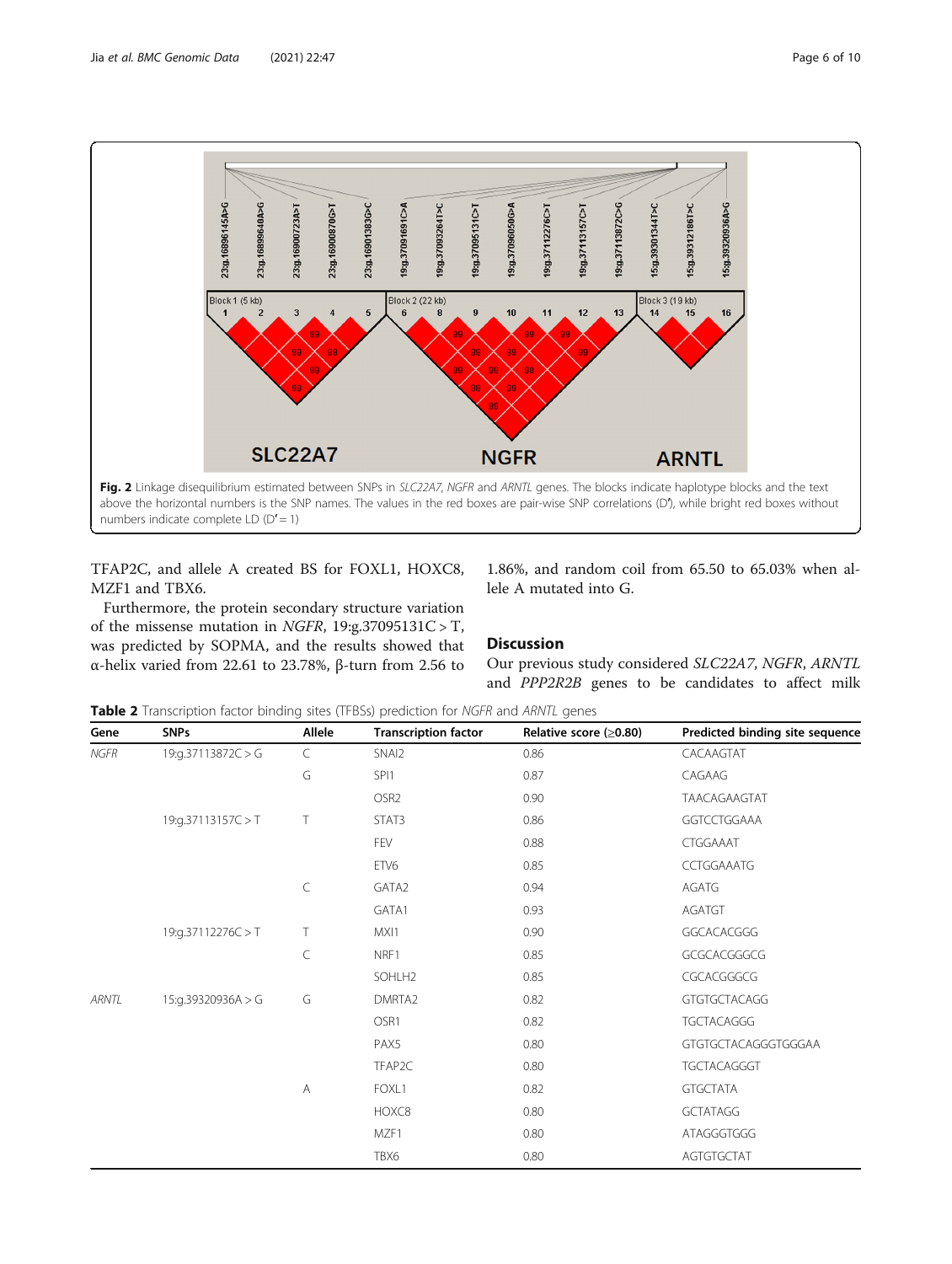production traits in dairy cows [[16\]](#page-9-0). In this study, we detected the polymorphisms of SLC22A7, NGFR, ARNTL and PPP2R2B genes, and found that there was a significant genetic association between the SNPs and haplotype blocks of these genes and milk production traits.

Transcription factors can affect gene expression by combining to TFBSs to regulate the transcription of target genes [[33\]](#page-9-0). The SNP located at TFBS may affect the binding of transcription factors, resulting in differences in gene expression among individuals with different genotypes [[34,](#page-9-0) [35](#page-9-0)]. In this study, we found the changes of TFBSs caused by the SNPs in 5 'flanking regions of NGFR and ARNTL genes. For 19:g.37113157C > T in NGFR, allele T invented BS for transcription factors STAT3, FEV and ETV6, and allele C invented BS for GATA2 and GATA1. In 15:g.39320936A > G of ARNTL, allele G created BS for DMRTA2, OSR1, PAX5 and TFAP2C, and allele A created BS for FOXL1, HOXC8, MZF1 and TBX6.

STAT3 is a transcription factor of the STAT family, which can be activated by tyrosine phosphorylation to inhibit the expression of gluconeogenic genes, thereby reducing blood glucose and maintaining blood glucose homeostasis [[36](#page-9-0)]. The change of transcription factor FEV expression can affect the gene expression level of 5 hydroxytryptamine (5-HT) neurons in the central nervous system [[37](#page-9-0)]. ETV6 is a transcriptional suppressor, which belongs to the ETS family and is highly conserved [[38\]](#page-9-0). GATA2 inhibits the expression of genes related to cardiac development and up-regulates the important genes of hematopoietic differentiation in an indirect way [[39\]](#page-9-0). GATA1 affects normal platelet production by regulating the expression of NBEAL2 by long-distance en-hancers [\[40](#page-9-0)]. A study has shown that DMRTA2 may suppress the expression of cyclin-dependent kinase inhibitor 2C to regulate spermatogenesis in zebrafish [\[41](#page-9-0)]. It has been found that OSR1 can inhibit the transcriptional activity of p53 and then inhibit the expression of oncogenes in renal cancer cells [[42](#page-9-0)]. It is reported that the transcription factor PAX5 suppresses inappropriate genes in B cell lines and activates B cell-specific genes in B lymphocytes [\[43](#page-9-0)]. The down-regulation of tumor suppressor gene expression regulated by TFAP2C may be one of the carcinogenic causes of non-small cell lung cancer [[44,](#page-9-0) [45](#page-9-0)]. FOXL1 can regulate the development of central nervous system by inhibiting the expression of Sonic Hedgehog protein in zebrafish [\[46\]](#page-9-0). HOXC8, as a transcriptional activator, induces the expression of transforming growth factor-β-1, which leads to the increase in the proliferation, anchorage-independent growth and migration of non-small cell lung cancer [\[47](#page-9-0)]. MZF1 has positive regulation on CDC37 gene transcription by binding the regulatory sites, while MZF1 deletion reduces CDC37 transcription and tumorigenicity of

prostate cancer cells [[48\]](#page-9-0). TBX6 is a member of the Tbox transcription factor family, which regulates mouse embryonic development by promoting the expression of Dll1 encoding Notch ligands [\[49](#page-9-0)].

These transcription factors can cause the activation or inhibition of gene expression, and in this study, they may interact to promote or suppress the expression of NGFR or ARNTL genes. Based on the phenotypic data of milk production traits with different genotypes, we found that the fat yield of genotype TT of 19:  $g.37113157C > T$  in *NGFR* was significantly higher than that of genotype CC, and the milk and protein yields of genotype AA in  $15:g.39320936A > G$  of *ARNTL* were significantly higher than those of genotype GG. Thus, we speculated that the change of gene expression caused by SNP may be one of the reasons for the phenotypic changes of milk production traits in dairy cows.

In addition, we predicted the change of the protein secondary structure by the missense mutation (19:  $g.37095131C > T$ ; cysteine (UGC) to tyrosine (UAC)) in exon 6 of the NGFR gene, and found that this missense mutation could change the protein secondary structure of NGFR. Generally speaking, the α-helix is located at the core of the protein and plays an important role in the conformational change of the protein [\[50](#page-9-0)]. The results of association analysis showed that this mutation was significantly associated with milk fat yield and fat percentage, so we speculated that this missense mutation,  $19:g.37095131C > T$ , might affect the conformational stability of NGFR protein and ultimately influenced the milk fat traits of dairy cows, yet its biological function needs to be further studied.

#### Conclusions

This study confirmed the significant genetic effects of SLC22A7, NGFR, ARNTL and PPP2R2B on milk production traits of Chinese Holstein cattle, and the valuable SNPs can be used as candidate genetic markers for molecular breeding of dairy cattle. Five SNPs were highlighted as the promising functional mutations for milk production traits, of which, 19:g.37113872C > G,19: g.37113157C > T and 19:g.37112276C > T in NGFR and 15:g.39320936A > G in ARNTL, might change the TFBSs to regulate expression of the corresponding gene, and the missense mutation of NGFR,  $19:g.37095131C > T$ , could change the protein secondary structure. This study laid a foundation for further functional verification of SLC22A7, NGFR, ARNTL and PPP2R2B.

#### Methods

#### Animal selection and phenotypic data collection

In this study, we selected 947 daughters from 45 Chinese Holstein sire families in 22 farms of Beijing Shounong Animal Husbandry Development Co. LTD (Beijing,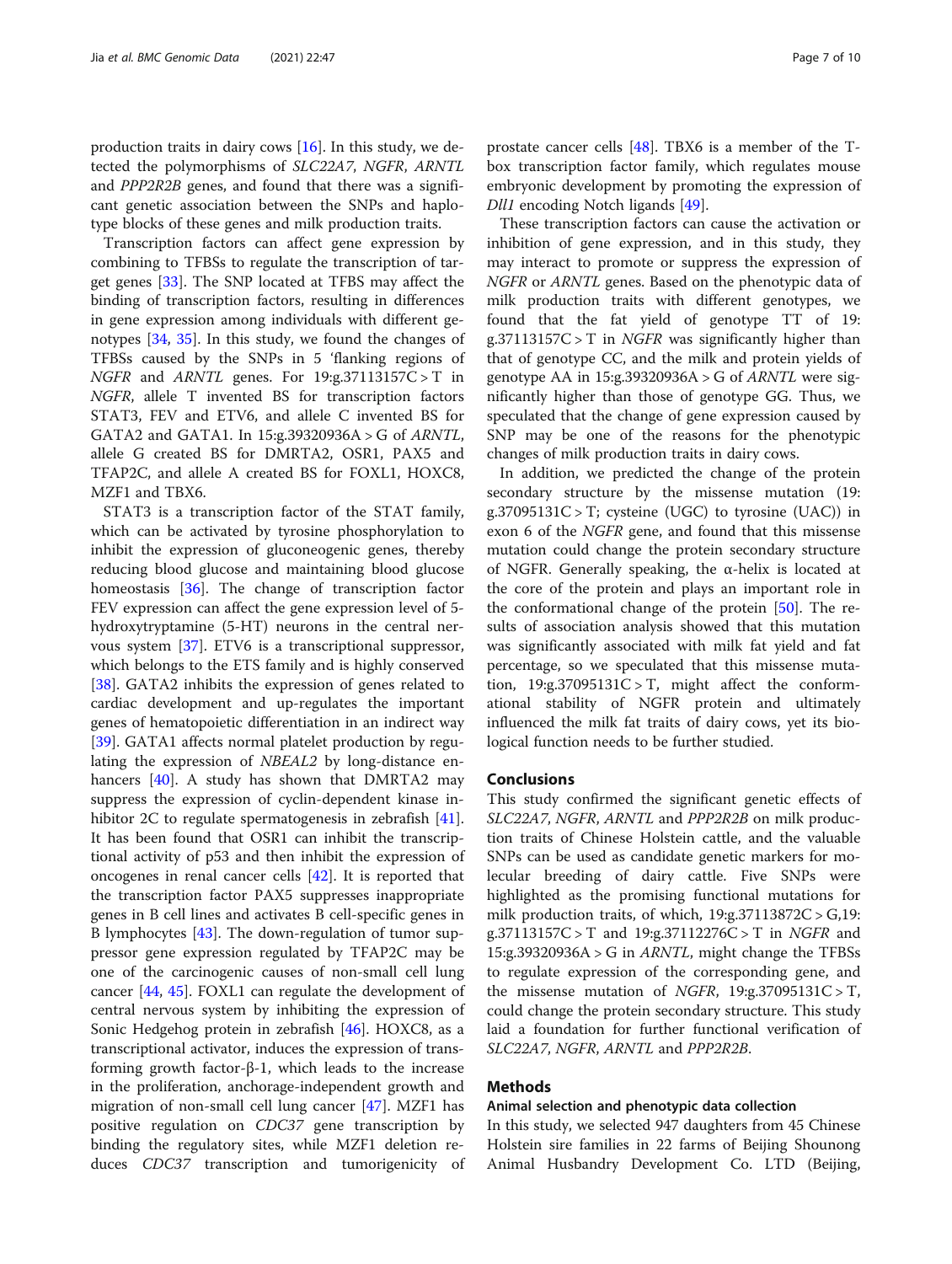China) as the experimental population. The 45 sires were used for SNP identification and their daughters, 947 cows, were used for association analysis. Each sire family had an average of 21 daughters, and each cow had 3-generation pedigree information and Dairy Herd Improvement (DHI) records for milk yield, protein yield, protein percentage, fat yield and fat percentage (Additional file [4\)](#page-8-0). The cows in each sire family were distributed in various dairy farms and maintained with the same feeding conditions.

We used the phenotypic data of 947 cows in the first lactation and 654 in the second lactation (293 cows merely completed the milking of first lactation) for the association analysis. The individual milk production phenotype of each cow was the data of the whole lactation period of the parity. The 305-day milk yield is calculated by multiplying the actual total milk yield by the corresponding estimated coefficient (Additional file [4](#page-8-0)). The 305-day milk fat and protein contents were obtained by multiplying the 305-day milk yield by the average milk fat and protein percentages, respectively. The average milk fat and protein percentages were the ratio of total milk fat and protein contents to total milk yield, respectively.

#### Genomic DNA extraction

Frozen semen of the 45 bulls and blood samples of 947 cows were provided by Beijing Dairy Cattle Center (Beijing, China). We extracted genomic DNAs from the semen using salt-out procedure, and used a TIANamp Blood DNA Kit (Tiangen, Beijing, China) to extract DNAs from the blood. The quantity and quality of extracted DNAs  $(A260/A280 > 1.8)$  were determined by a NanoDrop2000 spectrophotometer (Thermo Science, Hudson, NH, USA) and gel electrophoresis (1.5%), respectively.

#### SNP identification and linkage disequilibrium (LD) estimation

We designed primers (Additional file [5\)](#page-8-0) with Primer3 ([http://bioinfo.ut.ee/primer3-0.4.0/\)](http://bioinfo.ut.ee/primer3-0.4.0/) to amplify all the coding regions and 2000 bp of 5′ and 3′ flanking regions of SLC22A7, NGFR, ARNTL and PPP2R2B genes based on the bovine reference genome sequences. Then the primers were synthesized by Beijing Genomics Institute (BGI, Beijing, China). We mixed the genomic DNAs of bull semen with the same amount, and then amplified them by PCR (Additional file [5](#page-8-0)). We used 2% gel electrophoresis to detect whether the PCR amplification products were qualified, and the qualified PCR products were sequenced.

After sequencing, we compared the sequences with the reference sequences (ARS-UCD1.2) on NCBI-BLAST ([https://blast.ncbi.nlm.](https://blast.ncbi.nlm) [nih.gov/Blast.cgi\)](http://nih.gov/Blast.cgi) to identify the potential SNP. Subsequently, we genotyped the identified SNPs in 947 cows using Genotyping by Target Sequencing (GBTS) technology by Boruidi Biotechnology Co. Ltd. (Hebei, China). Further we calculated the allele frequency of each site and used the locus with minor allele frequency (MAF) > 0.05 for the following association analysis.

In addition, we used Haploview4.2 (Broad Institute of MIT and Harvard, Cambridge, MA, USA) to estimate the extent of linkage disequilibrium (LD) between the identified SNPs.

#### Association analyses on Milk production traits

Associations between the SNPs or haplotype blocks and the milk production traits were analyzed using SAS 9.13 (SAS Institute Inc., Cary, NC, USA). The additive genetic relationship matrix A was constructed using the SAS, which was computed by tracing the pedigree back to three generations of 2827 involved individuals. Variance components were estimated based on the data of 30,000 Chinese Holstein cows in Beijing area by using the DMU package version 6.0 (University of Aarhus, Foulum, Denmark). Finally, the effects of the SNPs/haplotype blocks on first or second lactation milk production traits were estimated using the mixed procedure of SAS 9.13 software. With the following animal model, each trait was analyzed separately and each polymorphism/ block was also fitted separately:

$$
Y = \mu + hys + b \times M + G + a + e;
$$

where Y is the phenotypic value of each trait of each cow; μ is the overall mean; hys is the fixed effect of farm (1–22: 22 farms), calving year (1–4: 2012–2015) and calving season (1: April–May; 2: June–August; 3: September–November and 4: December–March); M is the age of calving as a covariant, b is the regression coefficient of covariant M; G is the genotype or haplotype combination effect; a is the individual random additive genetic effect, the distribution is  $N(0, A\delta_a^2)$ , A is a pedigree-based relationship matrix and the additive genetic variance is  $\delta_a^2$ ; and e is random residual, the distribution is  $N(0, I\delta_e^2)$ , the unit matrix I and the residual variance  $\delta_e^2$ . Bonferroni correction was carried out by multiple tests, the significance level was equal to the original  $P$  value divided by the number of genotype or haplotype combinations.

We also calculated the additive (a), dominant (d), and substitution (α) effects as follows:  $a = \frac{AA - BB}{2}$ ; d = AB- $\frac{AA+BB}{2}$ ;  $\alpha = a + d(q - p)$ , where, AA, BB, and AB are the least square means of the milk production traits in the corresponding genotypes, p is the frequency of allele A, and q is the frequency of allele B.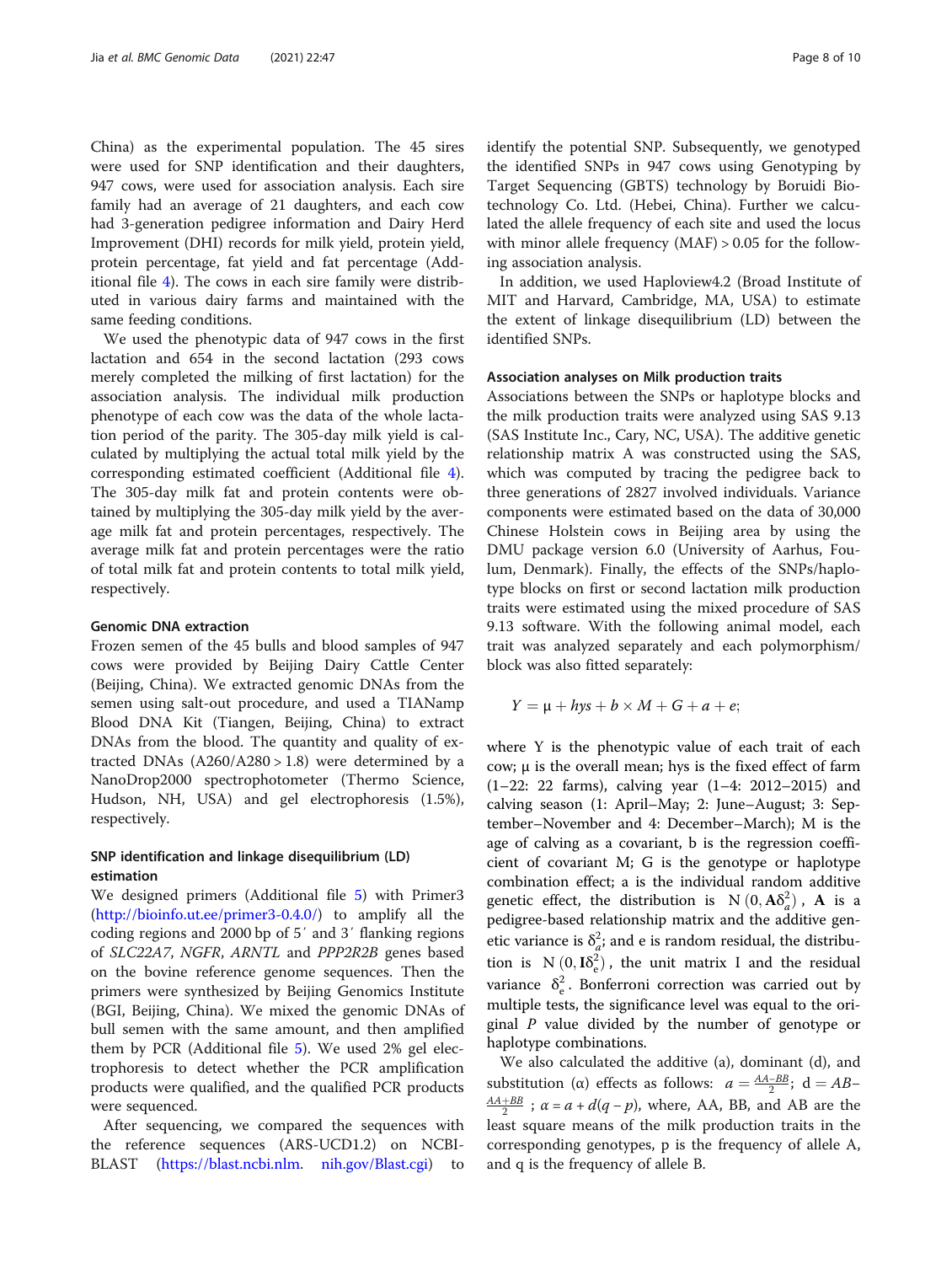#### <span id="page-8-0"></span>Biological function prediction

We used Jaspar software [\(http://jaspar.genereg.net/](http://jaspar.genereg.net/)) to predict whether SNPs in the 5′ flanking region of NGFR and *ARNTL* genes changed the TFBS (relative score  $\geq$ 0.80). We used SOPMA ([https://prabi.ibcp.fr/htm/site/](https://prabi.ibcp.fr/htm/site/web/services/secondaryStructurePrediction#SOPMA) [web/services/secondaryStructurePrediction#SOPMA\)](https://prabi.ibcp.fr/htm/site/web/services/secondaryStructurePrediction#SOPMA)

software to predict the effect of missense mutation on the secondary structure of protein, including α-helix, βturn and random coil.

#### Abbreviations

ARNTL: Aryl hydrocarbon receptor nuclear translocator like; BS: Binding site; DHI: Dairy Herd Improvement; GS: Genomic selection; GBTS: Genotyping by Target Sequencing; 5-HT: 5-hydroxytryptamine; NGFR: Nerve growth factor receptor; PPP2R2B: Protein phosphatase 2 regulatory subunit Bβ; QTL: Quantitative trait locus; SLC22A7: Solute carrier family 22 member 7; SNPs: Single nucleotide polymorphisms; TFBS: Transcription factor binding site; UTR: Untranslated region

#### Supplementary Information

The online version contains supplementary material available at [https://doi.](https://doi.org/10.1186/s12863-021-01002-0) [org/10.1186/s12863-021-01002-0.](https://doi.org/10.1186/s12863-021-01002-0)

Additional file 1: Table S1. Associations of 20 SNPs with milk yield and composition traits in Chinese Holstein cattle during first and second lactations.

Additional file 2: Table S2. Additive, dominant and allele substitution effects of 20 SNPs in SLC22A7, NGFR, ARNTL and PPP2R2B genes on milk yield and composition traits in Chinese Holstein cattle during two lactations.

Additional file 3: Table S3. Haplotypes analyses for SLC22A7, NGFR and ARNTL genes.

Additional file 4: Table S4. The phenotypic values for milk yield and composition in two lactations and pedigree information.

Additional file 5: Table S5. Primers and procedures for PCR used in SNPs identification of SLC22A7, NGFR, ARNTL and PPP2R2B genes.

#### Acknowledgements

We appreciate Beijing Dairy Cattle Center for providing the phenotypic data.

#### Authors' contributions

BH and DS conceived and designed the experiments, ZM, LL, and YL provided semen and blood samples for this study, RJ prepared the DNA samples for SNP identification and genotyping with the help of YF, LX and HL, RJ and YF analyzed the data, and the manuscript was prepared by RJ and BH. All authors read and approved the final manuscript.

#### Funding

This work was financially supported by the National Natural Science Foundation of China (32072716). The funding body played no role in the design of the study and collection, analysis, and interpretation of data and in writing the manuscript.

#### Availability of data and materials

The information of genetic polymorphisms loci can be inquired on European Variation Archive (EVA; [https://www.ebi.ac.uk/eva/\)](https://www.ebi.ac.uk/eva/) using the RS IDs (Table [1](#page-3-0)). The datasets generated during and/or analyzed during the current study are available in the article and its additional files.

#### Declarations

#### Ethics approval and consent to participate

All experiments were carried out in accordance with Guide for the Care and Use of Laboratory Animals and approved by the Institutional Animal Care

and Use Committee (IACUC) at China Agricultural University (Beijing, China; permit number: DK996).

#### Consent for publication

Not applicable.

#### Competing interests

The authors declare that they have no competing interests.

#### Author details

<sup>1</sup>Department of Animal Genetics and Breeding, College of Animal Science and Technology, Key Laboratory of Animal Genetics, Breeding and Reproduction of Ministry of Agriculture and Rural Affairs, National Engineering Laboratory for Animal Breeding, China Agricultural University, No. 2 Yuanmingyuan West Road, Haidian District, Beijing 100193, China. <sup>2</sup>Beijing Dairy Cattle Center, Beijing 100192, China

# Received: 15 June 2021 Accepted: 22 October 2021<br>Published online: 03 November 2021

#### References

- 1. Tunick MH, Van Hekken DL. Dairy products and health: recent insights. J Agric Food Chem. 2015;63(43):9381–8. <https://doi.org/10.1021/jf5042454>.
- 2. Spelman RJ, Coppieters W, Karim L, van Arendonk JA, Bovenhuis H. Quantitative trait loci analysis for five milk production traits on chromosome six in the Dutch Holstein-Friesian population. Genetics. 1996;144(4):1799– 808. <https://doi.org/10.1093/genetics/144.4.1799>.
- 3. Zhang Z, Ober U, Erbe M, Zhang H, Gao N, He J, et al. Improving the accuracy of whole genome prediction for complex traits using the results of genome wide association studies. PLoS One. 2014;9(3):e93017. [https://doi.](https://doi.org/10.1371/journal.pone.0093017) [org/10.1371/journal.pone.0093017.](https://doi.org/10.1371/journal.pone.0093017)
- 4. Zhang Z, Erbe M, He J, Ober U, Gao N, Zhang H, et al. Accuracy of wholegenome prediction using a genetic architecture-enhanced variancecovariance matrix. G3 (Bethesda). 2015;5(4):615–27.
- 5. de Las H-SS, Lopez BI, Moghaddar N, Park W, Park JE, Chung KY, et al. Use of gene expression and whole-genome sequence information to improve the accuracy of genomic prediction for carcass traits in Hanwoo cattle. Genet Sel Evol. 2020;52(1):54. <https://doi.org/10.1186/s12711-020-00574-2>.
- 6. Lopdell TJ, Tiplady K, Couldrey C, Johnson TJJ, Keehan M, Davis SR, et al. Multiple QTL underlie milk phenotypes at the CSF2RB locus. Genet Sel Evol. 2019;51(1):3. <https://doi.org/10.1186/s12711-019-0446-x>.
- 7. Li Q, Liang R, Li Y, Gao Y, Li Q, Sun D, et al. Identification of candidate genes for milk production traits by RNA sequencing on bovine liver at different lactation stages. BMC Genet. 2020;21(1):72. [https://doi.org/10.1186/](https://doi.org/10.1186/s12863-020-00882-y) [s12863-020-00882-y](https://doi.org/10.1186/s12863-020-00882-y).
- 8. Vijayakumar P, Bakyaraj S, Singaravadivelan A, Vasanthakumar T, Suresh R. Meta-analysis of mammary RNA seq datasets reveals the molecular understanding of bovine lactation biology. Genome. 2019;62(7):489–501. <https://doi.org/10.1139/gen-2018-0144>.
- 9. Liu L, Zhou J, Chen CJ, Zhang J, Wen W, Tian J, et al. GWAS-Based Identification of New Loci for Milk Yield, Fat, and Protein in Holstein Cattle. Animals (Basel). 2020;10(11):10(11). [https://doi.org/10.3390/ani10112048.](https://doi.org/10.3390/ani10112048)
- 10. Gebreyesus G, Buitenhuis AJ, Poulsen NA, Visker M, Zhang Q, van Valenberg HJF, et al. Multi-population GWAS and enrichment analyses reveal novel genomic regions and promising candidate genes underlying bovine milk fatty acid composition. BMC Genomics. 2019;20(1):178. [https://doi.org/10.11](https://doi.org/10.1186/s12864-019-5573-9) [86/s12864-019-5573-9](https://doi.org/10.1186/s12864-019-5573-9).
- 11. Han B, Yuan Y, Liang R, Li Y, Liu L, Sun D. Genetic Effects of LPIN1 Polymorphisms on Milk Production Traits in Dairy Cattle. Genes (Basel). 2019;10(4):10(4). [https://doi.org/10.3390/genes10040265.](https://doi.org/10.3390/genes10040265)
- 12. Clancey E, Kiser JN, Moraes JGN, Dalton JC, Spencer TE, Neibergs HL. Genome-wide association analysis and gene set enrichment analysis with SNP data identify genes associated with 305-day milk yield in Holstein dairy cows. Anim Genet. 2019;50(3):254–8. [https://doi.org/10.1111/age.12792.](https://doi.org/10.1111/age.12792)
- 13. Dux M, Muranowicz M, Siadkowska E, Robakowska-Hyzorek D, Flisikowski K, Bagnicka E, et al. Association of SNP and STR polymorphisms of insulin-like growth factor 2 receptor (IGF2R) gene with milk traits in Holstein-Friesian cows. J Dairy Res. 2018;85(2):138–41. [https://doi.org/10.1017/S002202991](https://doi.org/10.1017/S0022029918000110) [8000110.](https://doi.org/10.1017/S0022029918000110)